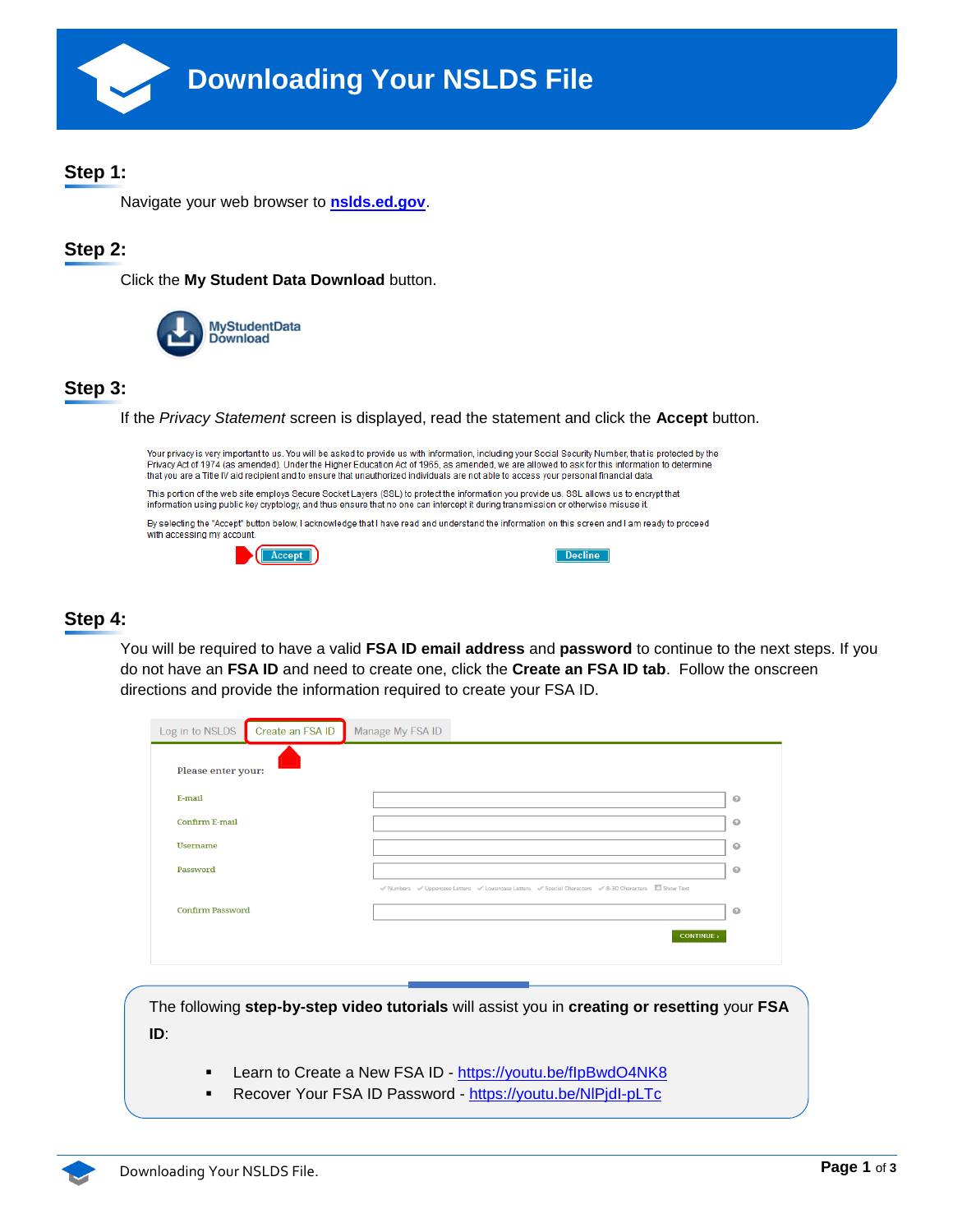## **Step 5:**

 Login to **NSLDS** by clicking the **Log in** to **NSLDS tab** and entering your **FSA ID email address** and **password**.

| Log in to NSLDS                                 |  | Create an FSA ID Manage My FSA ID |                                        |  |  |  |  |
|-------------------------------------------------|--|-----------------------------------|----------------------------------------|--|--|--|--|
| Please enter your:                              |  |                                   |                                        |  |  |  |  |
| <b>Username (or Verified E-mail</b><br>Address) |  |                                   | $\bullet$<br><b>Forgot My Username</b> |  |  |  |  |
| Password                                        |  |                                   | $\bullet$                              |  |  |  |  |
|                                                 |  |                                   | <b>Forgot My Password</b>              |  |  |  |  |
|                                                 |  |                                   | <b>LOG IN TO NSLDS</b>                 |  |  |  |  |

#### **Step 6:**

#### Read the *Disclaimer* and click the **Accept** button.

This is a U.S. Federal Government computer system intended to be accessed solely by individual users expressly authorized to access the system by the U.S. Department of Education. For security purposes and to ensure that the system remains available to all expressly authorized users, the U.S. Department of Education monitors the system to identify unauthorized users. Anyone using this system expressly consents to such monitoring. Except as expressly authorized by the U.S. Department of Education, unauthorized attempts to access, obtain, upload, modify, change, and/or delete information on this system are strictly prohibited and are subject to criminal prosecution under 18 U.S.C. § 1030, and other applicable statutes, which may result in fines and imprisonment. For purposes of this system, unauthorized access includes, but is not limited to:

- . Any access by an employee or agent of a commercial entity, or other third party, who is not the individual authorized user, for purposes of commercial advantage or private financial gain (regardless of whether that commercial entity or third party is providing a service to an authorized user of the system); and
- . Any access in furtherance of any criminal or tortious act in violation of the Constitution or laws of the United States or of any State.

If system monitoring reveals information indicating possible criminal activity, such evidence may be provided to law enforcement personnel.



# **Step 7:**

If the password recovery feature page is displayed, skip this step by clicking **Skip and Remind Me Later**.

|                     | Would you like to register your mobile phone number to reset your password and retrieve your username?                                                                       | $\boldsymbol{\Theta}$                         |  |  |  |
|---------------------|------------------------------------------------------------------------------------------------------------------------------------------------------------------------------|-----------------------------------------------|--|--|--|
| ⋒                   | Yes, I would like to register my mobile phone for account recovery.                                                                                                          |                                               |  |  |  |
|                     | By selecting this option, you agree to receive text messages on your mobile phone and confirm you have reviewed<br>and agree to the terms. Message and data rates may apply. |                                               |  |  |  |
| ⋒                   | No, I do not want to register my mobile phone for account recovery.                                                                                                          |                                               |  |  |  |
|                     | Note: You can register at any time by managing your FSA ID.                                                                                                                  |                                               |  |  |  |
| <b>Mobile Phone</b> |                                                                                                                                                                              | $\bullet$                                     |  |  |  |
|                     |                                                                                                                                                                              |                                               |  |  |  |
|                     | Confirm Mobile Phone                                                                                                                                                         | 0                                             |  |  |  |
|                     |                                                                                                                                                                              | Skip and Remind Me Later<br><b>CONTINUE</b> > |  |  |  |